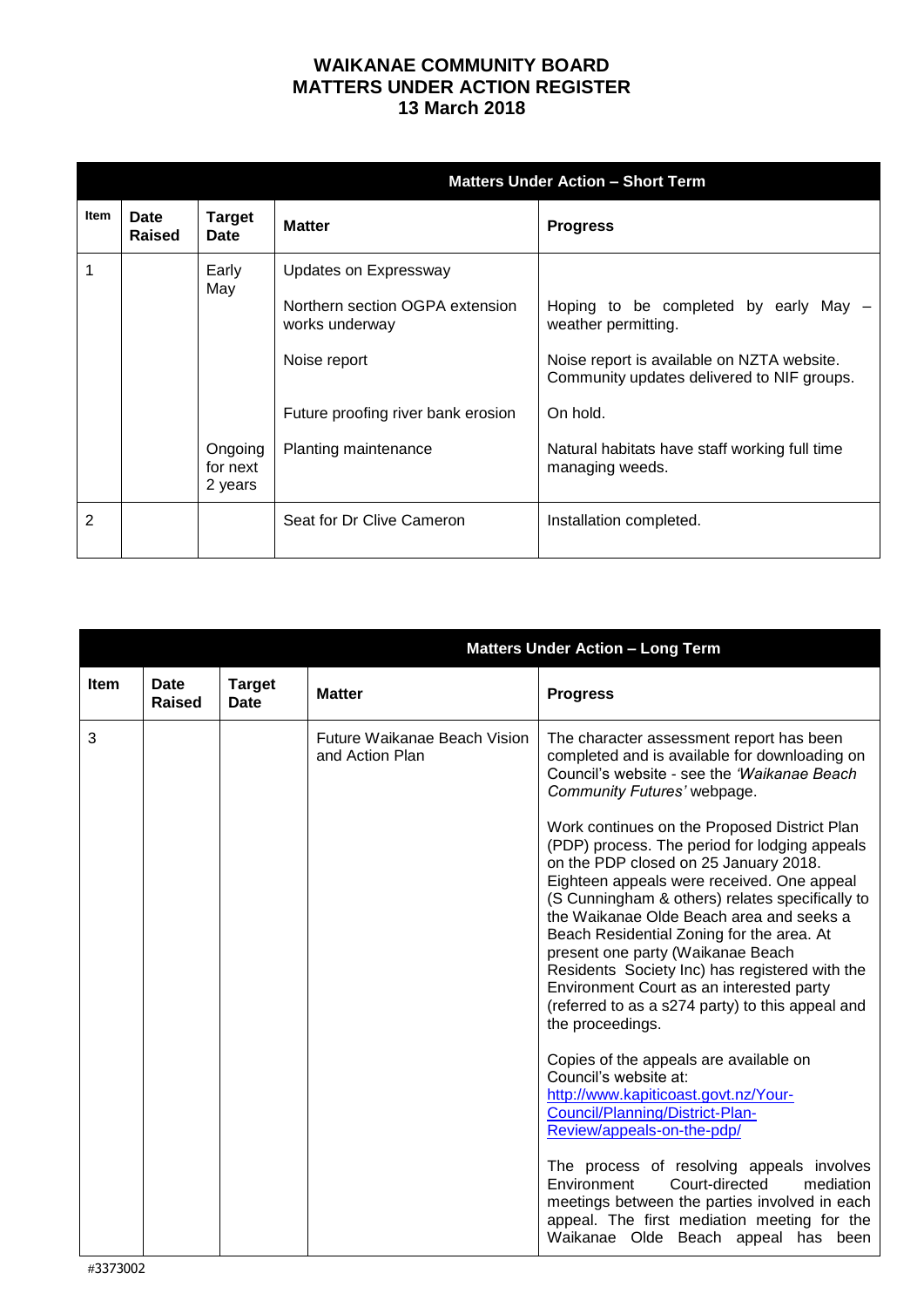|   |              |                                                                                                             | <b>Matters Under Action - Long Term</b>                                                                                                                                                                                                                                                                                              |
|---|--------------|-------------------------------------------------------------------------------------------------------------|--------------------------------------------------------------------------------------------------------------------------------------------------------------------------------------------------------------------------------------------------------------------------------------------------------------------------------------|
|   |              |                                                                                                             | scheduled by the Court for late April/early May.<br>The scoping of a Waikanae Beach draft plan<br>change (as previously discussed) will need to<br>be put on hold while the appeal is worked<br>through.                                                                                                                             |
| 4 | 2033         | Develop the Waikanae Town<br>Centre plan, including<br>considerations from the effect<br>of the Expressway. | Develop the Waikanae Town Centre plan,<br>including considerations from the effect of the<br>Expressway.                                                                                                                                                                                                                             |
|   |              |                                                                                                             | Cultural thread:                                                                                                                                                                                                                                                                                                                     |
|   |              |                                                                                                             | Work will get underway to establish the cultural<br>thread soon. This project aims to better<br>integrate and connect the town centre with<br>Whakarongotai Marae and enhance the safety<br>and accessibility of the area.                                                                                                           |
|   |              |                                                                                                             | Stage 1 of this project concentrates on the<br>area that takes you from the Greater<br>Wellington Regional Council carpark, past the<br>Marae through to Mahara Place. Further<br>stages of the cultural thread will be undertaken<br>as the upgrades to Mahara Place and<br>connections to the railway station are<br>progressed.   |
|   |              |                                                                                                             | We have worked with Iwi on paving designs for<br>the area adjacent to Frater Lane outside the<br>Marae.                                                                                                                                                                                                                              |
|   |              |                                                                                                             | Designs, costs and the programme are<br>currently being finalised and we look forward to<br>discussing these with you at the March<br>meeting. We aim to start work in March and it<br>is likely to take six months.                                                                                                                 |
|   |              |                                                                                                             | The upgrade of the SH1 entrance to Frater<br>Lane will happen separately as part of the NZ<br>Transport Agency's work to turn SH1 into a<br>local road. We hope to be able to tie in<br>additional improvements to Frater lane with<br>this SH1 revocation work.                                                                     |
|   |              |                                                                                                             | Upgrade to Mahara Place:                                                                                                                                                                                                                                                                                                             |
|   |              |                                                                                                             | Concept designs for the upgrade of Mahara<br>Place will be progressed through to the<br>detailed design stage mid-year taking on board<br>community consultation and feedback to date.<br>The sculpture garden will remain as part of<br>Mahara Place.                                                                               |
| 5 | June<br>2018 | The closure of the Waikanae<br>Police Base                                                                  | Mayor Gurunathan has written to the area<br>commanders at Kapimana and Palmerston<br>North who cover Otaki with a view to reviving<br>the previous MoU between the Council and<br>Police. When a response is received, there will<br>be a meeting of stakeholders $-$ it is within this<br>framework that Waikanae can be addressed. |
| 6 | June<br>2018 | Signage Audit                                                                                               | With the traffic and vehicle movement changes<br>brought about by the Expressway, the Council<br>commencing a signage review and<br>is                                                                                                                                                                                               |